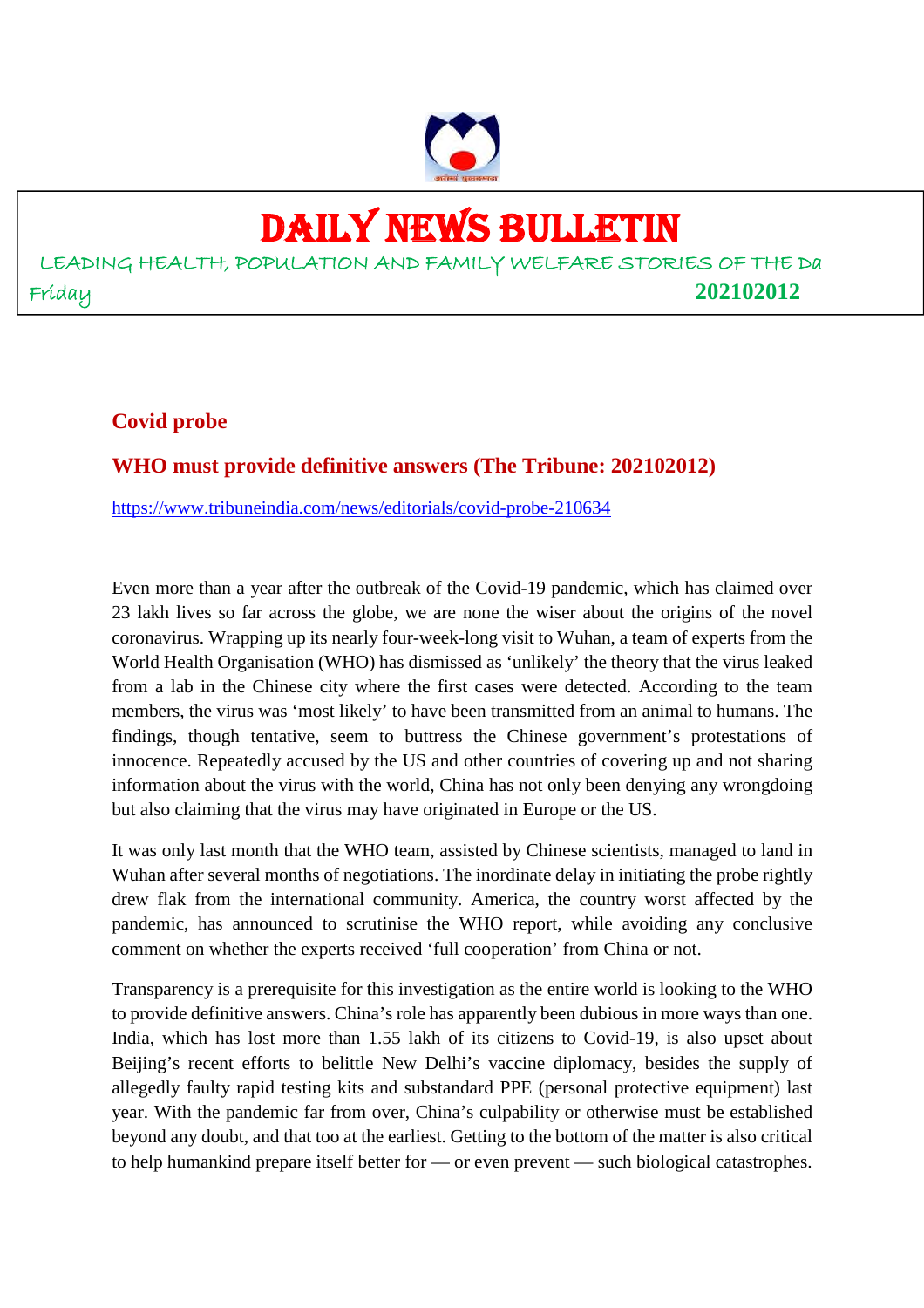#### **Britain's coronavirus variant**

# **Britain's coronavirus variant a concern, 'likely to sweep the world', says scientist (The Tribune: 202102012)**

https://www.tribuneindia.com/news/coronavirus/britains-coronavirus-variant-a-concernlikely-to-sweep-the-world-says-scientist-210898

The UK genetic chief says the UK variant mutation is a worry; some mutations may undermine vaccines

Britain's coronavirus variant a concern, 'likely to sweep the world', says scientist

People queue to receive the COVID-19 vaccine outside a closed down Debenhams store that is being used as a vaccination centre in Folkestone, Kent, Britain. REUTERS file

The coronavirus variant first found in the British region of Kent is a concern because it could undermine the protection given by vaccines against developing COVID-19, the head of the UK's genetic surveillance programme said.

She also said the variant was dominant in the country and was likely "to sweep the world, in all probabiity".

The coronavirus has killed 2.35 million people and turned normal life upside down for billions but a few new worrying variants out of thousands have raised fears that vaccines will need to be tweaked and people may require booster shots.

Sharon Peacock, director of the COVID-19 Genomics UK consortium, said vaccines were so far effective against the variants in the United Kingdom but that mutations could potentially undermine the shots.

"What's concerning about this is that the 1.1.7. variant that we have had circulating for some weeks and months, is beginning to mutate again and get new mutations which could affect the way that we handle the virus in terms of immunity and effectiveness of vaccines," Peacock told the BBC.

"It's concerning that the 1.1.7., which is more transmissible, which has swept the country, is now mutating to have this new mutation that could threaten vaccination," she added.

That new mutation, first identified in Bristol in southwest England, has been designated a "Variant of Concern", by the New and Emerging Respiratory Virus Threats Advisory Group.

There are so far 21 cases of that variant which has E484K mutation, which occurs on the spike protein of the virus, the same change as has been seen in the South African and Brazilian variants.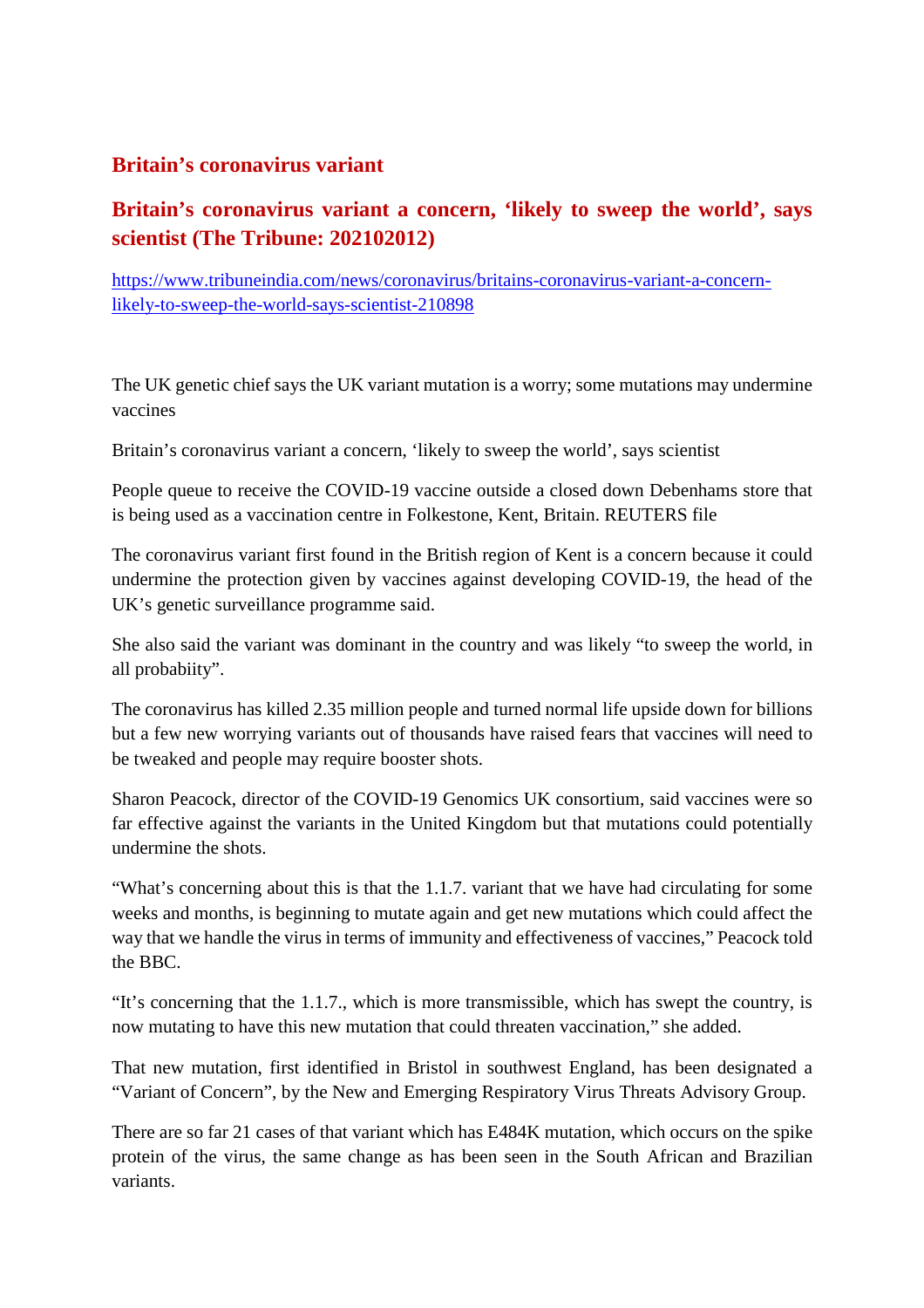"One has to be a realist that this particular mutation has arisen in our kind of communal garden lineage now, at least five times — five separate times. And so this is going to keep popping up," Peacock said.

There are three major known variants that are worrying scientists: The South African variant, known by scientists as 20I/501Y.V2 or B.1.351; the so-called UK or Kent variant, known as 20I/501Y.V1 or B.1.1.7; and the Brazilian variant known as P.1.

The British variant, which is more infectious but not necessarily more deadly than others, was likely "to sweep the world", Peacock said.

"Once we get on top of (the virus) or it mutates itself out of being virulent — causing disease — then we can stop worrying about it. But I think, looking in the future, we're going to be doing this for years. We're still going to be doing this 10 years down the line, in my view," Peacock added.

The two COVID-19 vaccines developed by Pfizer/BioNTech and AstraZeneca protect against the main British variant. Reuters

# **SARS-CoV-2**

# **Origin and spread: On the source of SARS-CoV-2 (The Hindu: 202102012)**

https://www.thehindu.com/opinion/editorial/origin-and-spread-the-hindu-editorial-onidentifying-the-source-of-sars-cov-2/article33804274.ece

Identifying the source of SARS-CoV-2 is important for containing fresh outbreaks

By concluding that a virus leak from a laboratory in China's Wuhan, where the SARS-CoV-2 virus first emerged, is "extremely unlikely" and did not require further study, a 17-member WHO team and its Chinese counterparts have put to rest conspiracy theories that emerged early during the pandemic. While many scientists had dismissed the lab-origin theory, in mid-February 2020, a group of 27 prominent scientists from outside China "strongly condemned conspiracy theories" in a letter published in The Lancet. The group said scientists who had analysed virus genome sequence data shared by China and multiple countries could "overwhelmingly conclude" that SARS-CoV-2, like emerging pathogens, had originated in wildlife. Even a year since the letter and after nearly half-a-million genome submissions to a public database, scientists have not found any sign of direct human influence. The WHO team's investigation now strongly suggests virus origin to a natural reservoir in bats, but unlikely to have been in Wuhan, which is miles from any natural bat habitat. The virus jumping directly from bats to humans is highly unlikely and initial investigation too suggests the role of an intermediary host species. The team has not been able to confirm the intermediary host.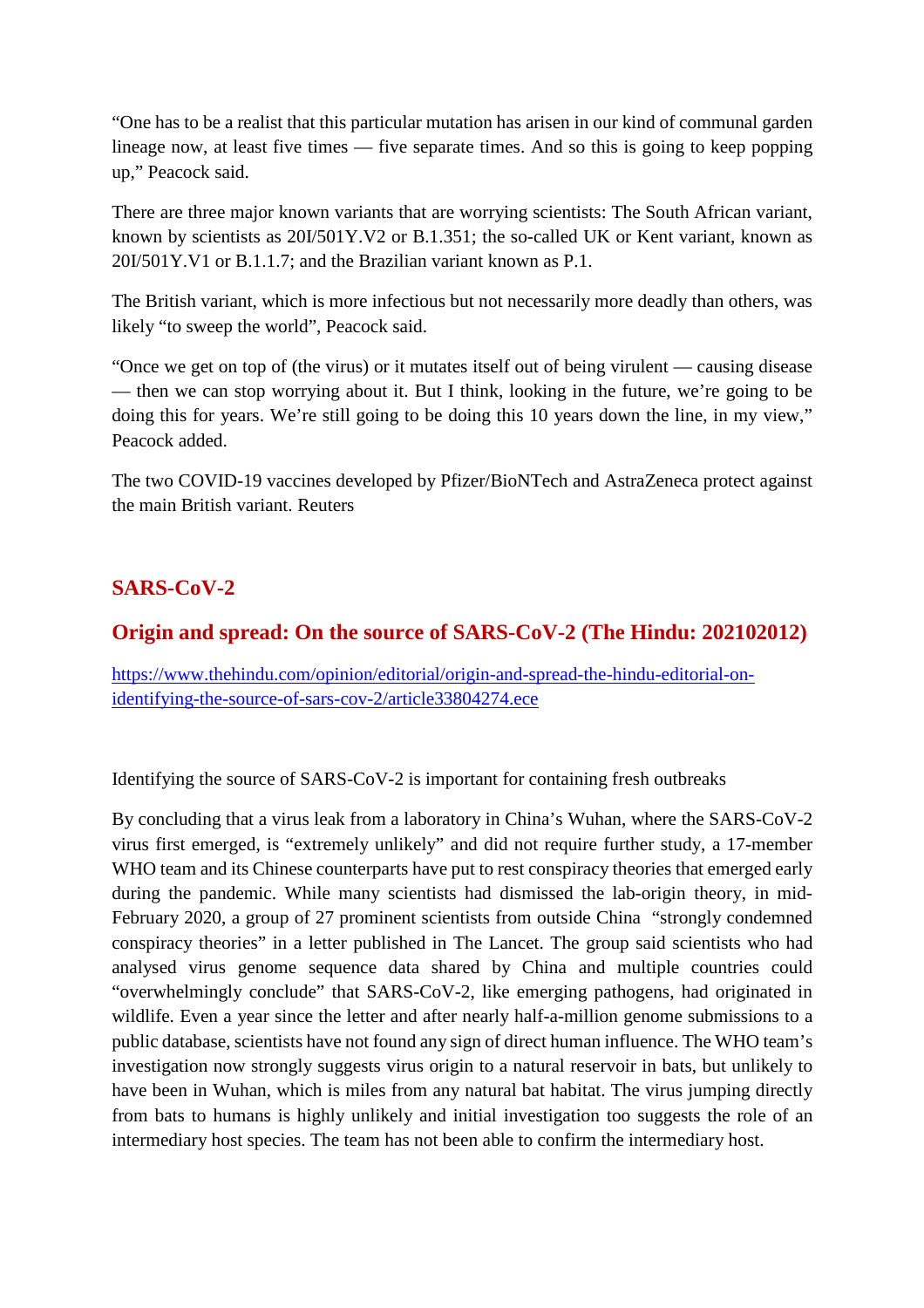While early data suggest that the virus could have been circulating in Wuhan for weeks before it was identified in the Chinese city, it asserts that there is no evidence of large outbreaks in Wuhan prior to December 2019. Chinese media reported in early 2020 based on unpublished government data of a Hubei resident infected with the novel virus in mid-November. Also, in a report in The New England Journal of Medicine, scientists from the China CDC found evidence of human-to-human transmission as early as mid-December 2019, which again suggests virus circulation weeks before it was identified in Wuhan. China officially confirmed human-to-human transmission only in mid-January. While the possibility of transmission via frozen food, a theory embraced by Chinese officials, has not been ruled out, the possibility of such a route appears unlikely as instances of live viruses on packaging have been "rare and isolated". The WHO visit is just the beginning of a long endeavour to uncover the origin of the virus. It will succeed only when scientific investigation is allowed to follow its course without being politicised. As in the case of the SARS outbreak in the 2000s, China again failed to be truly transparent during the SARS-CoV-2 outbreak. It can partially undo the damage done by now being more open and cooperative so that future outbreaks of related coronaviruses can be identified and contained early, if not prevented.

#### **Food and Nutritionn**

#### **Cutting Trans fat: On healthier food (The Hindu: 202102012)**

https://www.thehindu.com/opinion/editorial/cutting-trans-fat-the-hindu-editorial-onhealthier-food/article33795606.ece

Healthier substitutes without any change in the taste or cost of food are now available

Come January 1, 2022, India will join a select group of countries limiting industrial trans fat to 2% by mass of the total oils/fats present in the product. India would thus be achieving the WHO target a year in advance. In mid-2016, the trans fat content limit was halved from 10% to 5%, and in December 2020, the Food Safety and Standards Authority of India (FSSAI) capped it to 3% by 2021. While trans fat is naturally present in red meat and dairy products, the focus is on restricting the industrially produced trans fat used solely to prolong the shelf life of products at less cost. While the government's notification specifically mentions edible oils and fats that are used as ingredients, it also applies to emulsions such as margarines. Targeting these ingredients would in effect result in reducing the trans fat content to 2% in all food items as these two are the major sources of industrial trans fat. Also, even when the fat/oil contains less than 2% trans fat, repeated use at high temperature can increase the trans fat content. The focus on cutting down trans fat content in food arises from its proclivity to negatively alter the lipoprotein cholesterol profile by increasing the level of bad cholesterol (LDL) while decreasing the level of HDL or good cholesterol. These changes in the lipoprotein cholesterol profile increase the risk of cardiovascular diseases.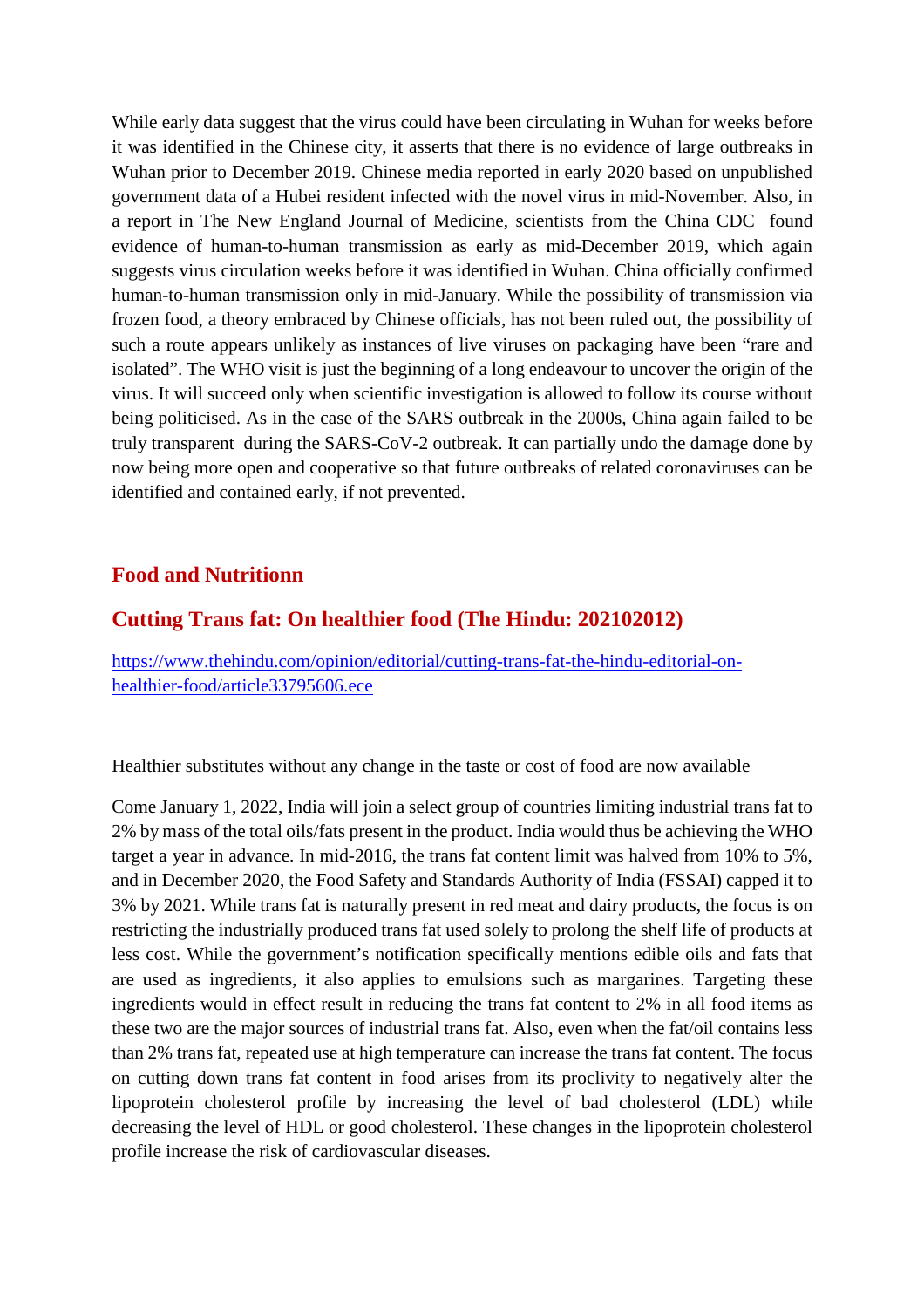In 2004, when Denmark became the first country to limit industrially produced trans fat content in all foods to 2% of fats and oils, it faced resistance from much of Europe, including the European Commission. However, many countries have since adopted similar restrictions themselves. In fact, in April 2019, the European Union (EU) adopted a new regulation — from April 2021 — to limit the amount of industrially produced trans fat to 2% in all foods sold within the EU. According to a 2020 report of WHO, 32 countries already have some form of mandatory limits on trans fat. The benefits of reducing trans fat can become quickly apparent, as seen in Denmark; three years after the cap came into effect, it saw a reduction of about 14 deaths attributable to cardiovascular diseases per 1,00,000 population. It is now well known that trans fat can be completely eliminated and replaced with healthier substitutes without any change in the food taste or cost. According to WHO, a dozen large multinational food companies have already committed to eliminate industrially produced trans fat from all their products by 2023. With a year's notice, it should be possible for the multinational food companies to redouble their efforts to meet the FSSAI standard, while Indian companies that have earlier been able to cut the level of trans fat as in the FSSAI limit, should have no excuse not to meet the current capping.

#### **Vaccines (The Asiann Age: 202102012)**

http://onlineepaper.asianage.com/articledetailpage.aspx?id=15404108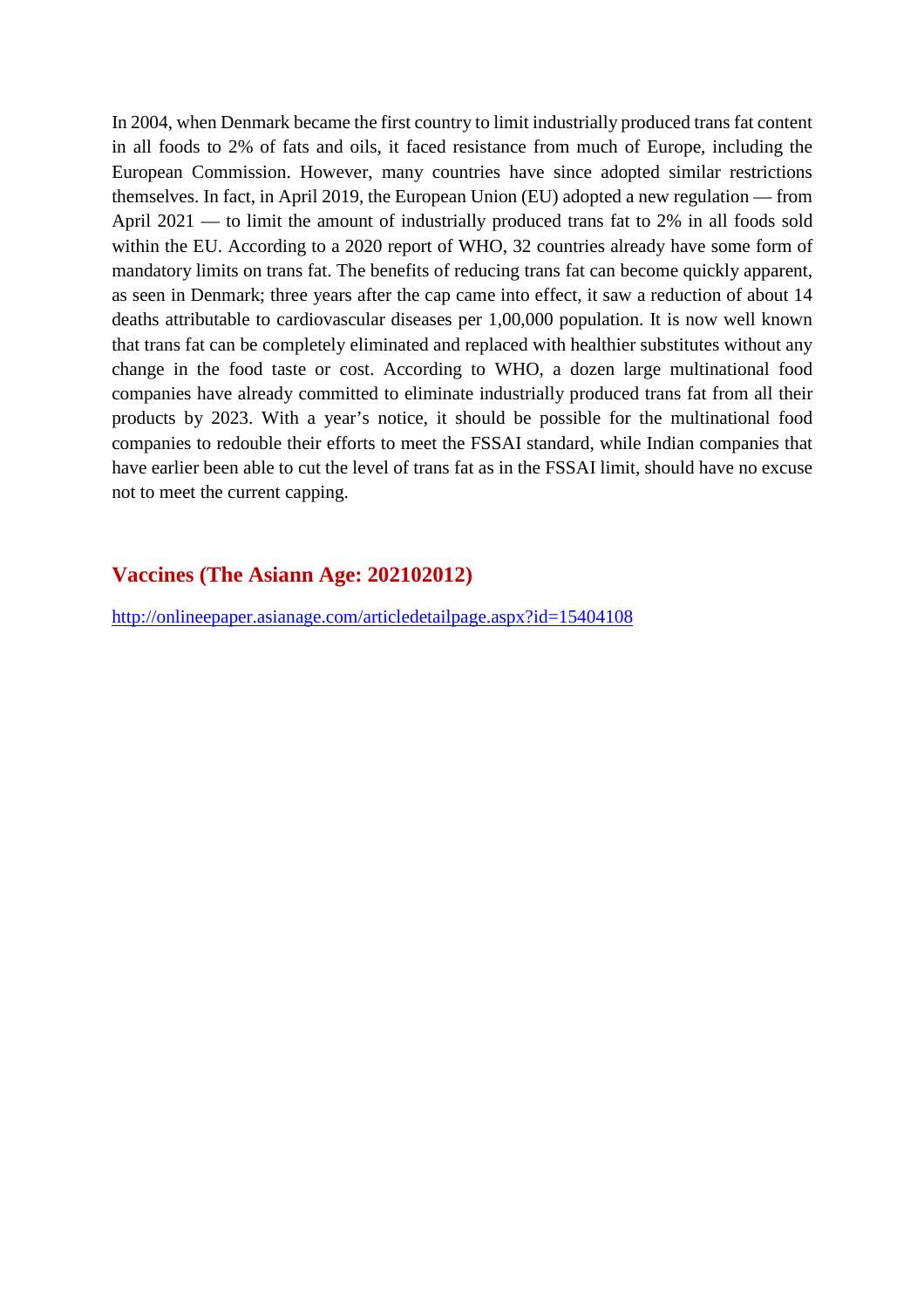# **SC junks plea on preventing** sale of fake Covid vaccines

#### **AGE CORRESPONDENT** NEW DELHI, FEB. 11

The Supreme Court, on Thursday, threw out a petition seeking a direction to the Centre to prevent the sale of fake coronavirus vaccines in the country by framing "strict" guidelines on their distribution to the public.

A bench comprising<br>Chief Justice Sharad A. Bobde, Bobde, Justice A.S.<br>Bopanna, and Justice V. Ramasubramanian told the PIL petitioner, lawyer Vishal Tiwari, that it cannot pass general directions though it understood the "motivation" behind the PIL. "We understand your motivation, but you file a concrete case. We cannot pass general directions. We are not a legislature," Chief Justice Bobde told Mr Tiwari while rejecting his plea.

petitioner  $PIL$ The lawyer referred to a global alert by the Interpol to the law enforcement agencies of 192 member countries to be prepared for the organised crime networks targeting Covid vaccines. physically both and online. Mr Tiwari had<br>sought issuance of strict guidelines by the Centre "to prevent the chances of fake and counterfeit corona vaccine selling, circulating, and advertising by any organisation, company, or online apps.'

His petition had also sought directions to the government agencies to run an awareness programme for the safety of the citizens against the dangers of the fake corona vaccine.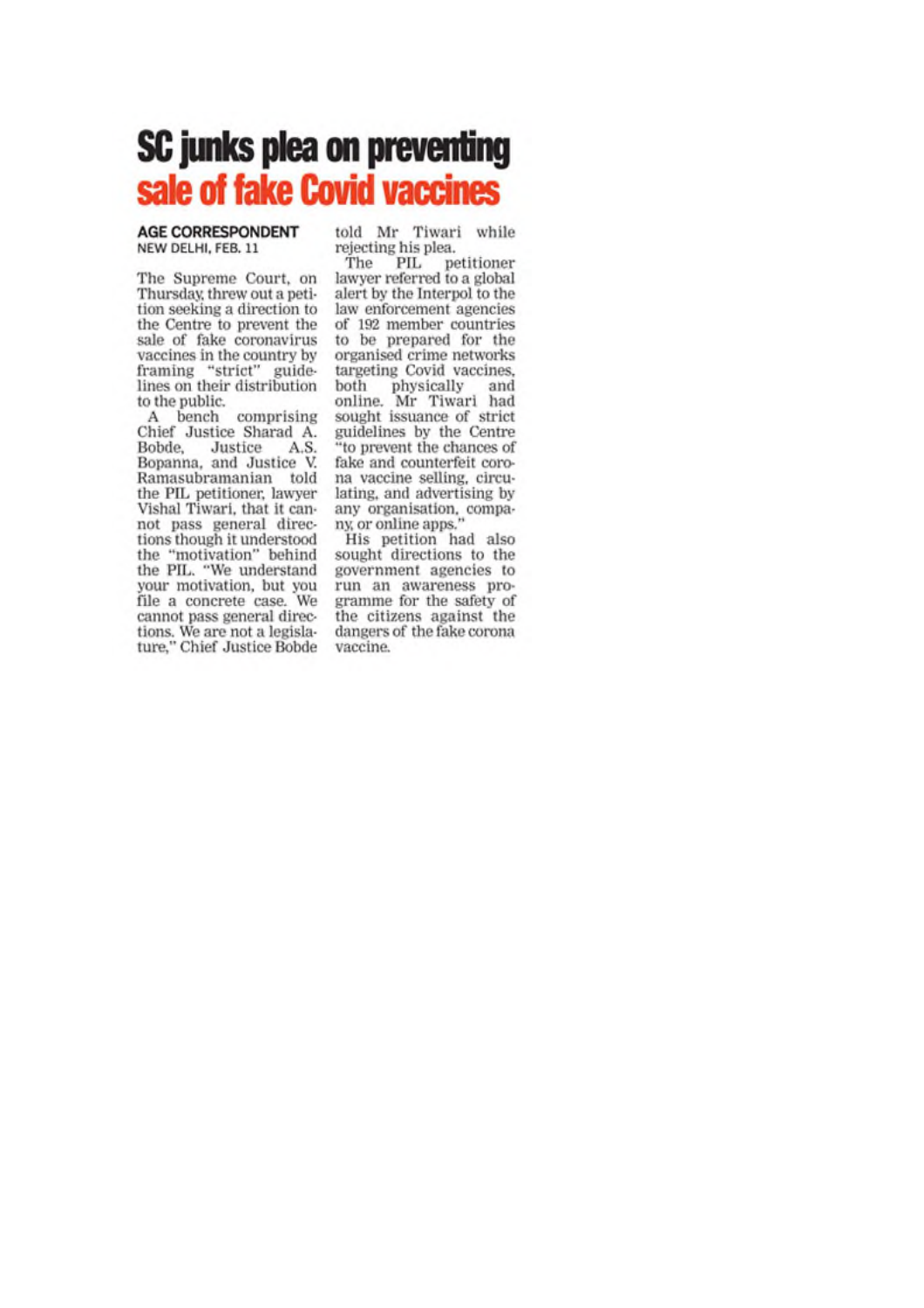### **COVID-19 vaccine and immunity**

# **COVID-19 vaccine and immunity: A doctor explains the connection (The Indian Express: 202102012)**

https://indianexpress.com/article/lifestyle/health/covid-19-vaccine-and-immunity-a-doctorexplains-the-connection-7181612/

Certain concerns about vaccine safety relate to how they interact with the immune system, or even how the immune system functions in different situations

#### https://indianexpress.com/article/lifestyle/health/covid-19-vaccine-and-immunity-a-doctorexplains-the-connection-7181612/

Everyone wants to strengthen their immune system so that they can ward off diseases, or fight them, effectively. In the ongoing pandemic, the one question that many people have asked is about the efficacy of the COVID-19 vaccine, and if one actually needs it. Dr Sandeep Patil, chief intensivist at Fortis Hospital Kalyan, explains the process of vaccine-induced immunity and says that vaccination has become a "critical addition" to our defenses against COVID-19.

"This much is certain. But our ability to achieve vaccination-induced herd immunity is still unknown. That shouldn't stop us from trying. It also shouldn't stop us from practising and promoting safety guidelines that can actually curb the spread of the disease," he tells indianexpress.com.

"If COVID-19 is a raging forest fire, then vaccines are the firefighters trying to quell it. We have to continue with the preventive measures — social distancing, mask wearing, hand hygiene, and rapid testing."

#### **Knee-replacement surgery (The Indian Express: 202102012)**

https://indianexpress.com/article/lifestyle/health/when-must-a-person-undergo-kneereplacement-surgery-a-doctor-answers-7183142/

When must a person undergo knee-replacement surgery? A doctor answers

Total Knee Replacement or TKR is an operation for the end stage severe arthritis of the knees, says the doctor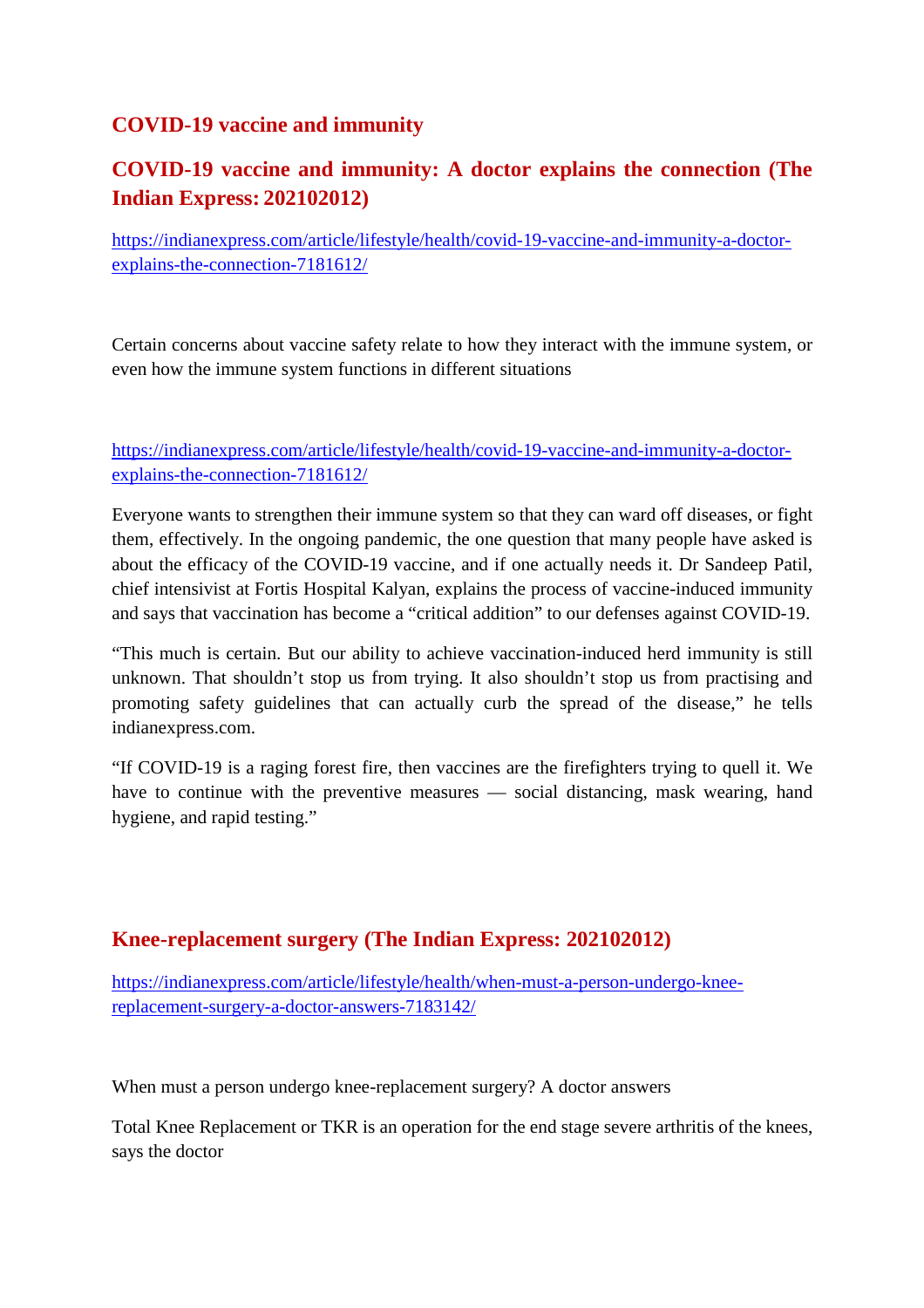#### By: Lifestyle Desk | New Delhi | February 12, 2021 10:00:56 am

knee health, knee surgery, knee-replacement surgery, when should one undergo kneereplacement surgery, what is knee-replacement surgery, health, indian express newsThe surgery must be done earlier in patients with one good knee, so that it does not get affected because of the bad one. (Photo: Getty/Thinkstock)

When it comes to the body, most people take it for granted and deliberately push their doctor appointments, while knowing fully well they need the check-up. When this happens, an already-existing health issue may aggravate, causing them more inconvenience. Among other things, bone health becomes extremely vital after a certain age, and doctors advise their patients to get themselves checked.

According to a study published in the Journal of Bone and Joint Surgery, a vast majority of patients — who would benefit from knee replacement — are taking too long to have a surgery, to the detriment of their mobility and overall health, points out Dr Kaushal Malhan, director orthopedic surgery, Fortis Hospital, Mulund. "The study also showed delayed knee surgery has negative effects on post-operative recovery. During the COVID-19 pandemic, many patients delayed addressing their joint and bone problems; this proved to be even more detrimental," he tells indianexpress.com.

Total Knee Replacement

Mauni Amavasya: Priyanka Gandhi takes a dip in Sangam; govt showers petals on pilgrims

UP: Rape accused kills sister to frame victim's family, arrested, says Police

UP govt allots 115 plots to toy manufacturers, says minister

#### CLICK HERE FOR MORE

Total Knee Replacement or TKR is an operation for the end stage severe arthritis of the knees. "It has the ability to correct not only the worn out surfaces, but also the mechanics, and hence providing a stable well-aligned joint. In spite of advancements in the procedure, some people hold on to outdated notions of its risks and outcomes, and delay it for as long as they can, which can potentially impact the post-operation function.

"The correct timing of surgery is essential to optimise results of the operation. So, the question that should be asked is: 'Is it safe to delay knee replacement surgery, and for how long should one wait before committing to it?'"

ALSO READ |Five essential asanas for people recovering from breast cancer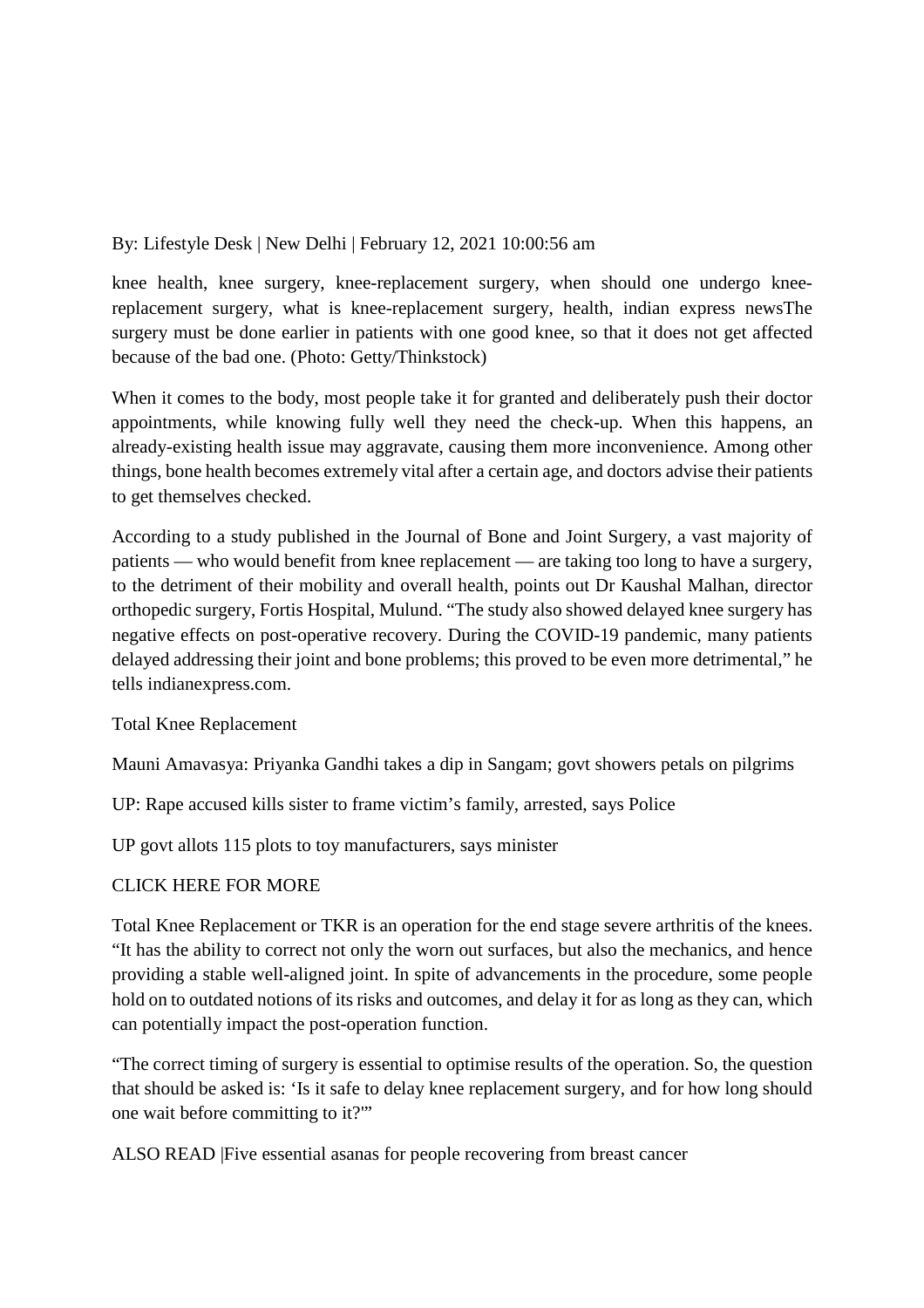What is knee arthritis?

Dr Malhan explains that it is a progressive disorder. The surface of the joint keeps getting abraded and bone loss occurs. This results in deformity. There is abnormal stress on the ligaments, too, which will gradually stretch out and lead to instability of the joint.

"A good primary TKR with healthy bone stock, stable ligaments and satisfactory joint alignment promises long-term success. Excessive delay may compromise the procedure affecting longevity of implants. There also may be risks in getting the surgery done too early," he warns.

# **Vaccination (Hindustan: 202102012)**

https://epaper.livehindustan.com/imageview\_632472\_84388044\_4\_1\_12-02- 2021\_6\_i\_1\_sf.html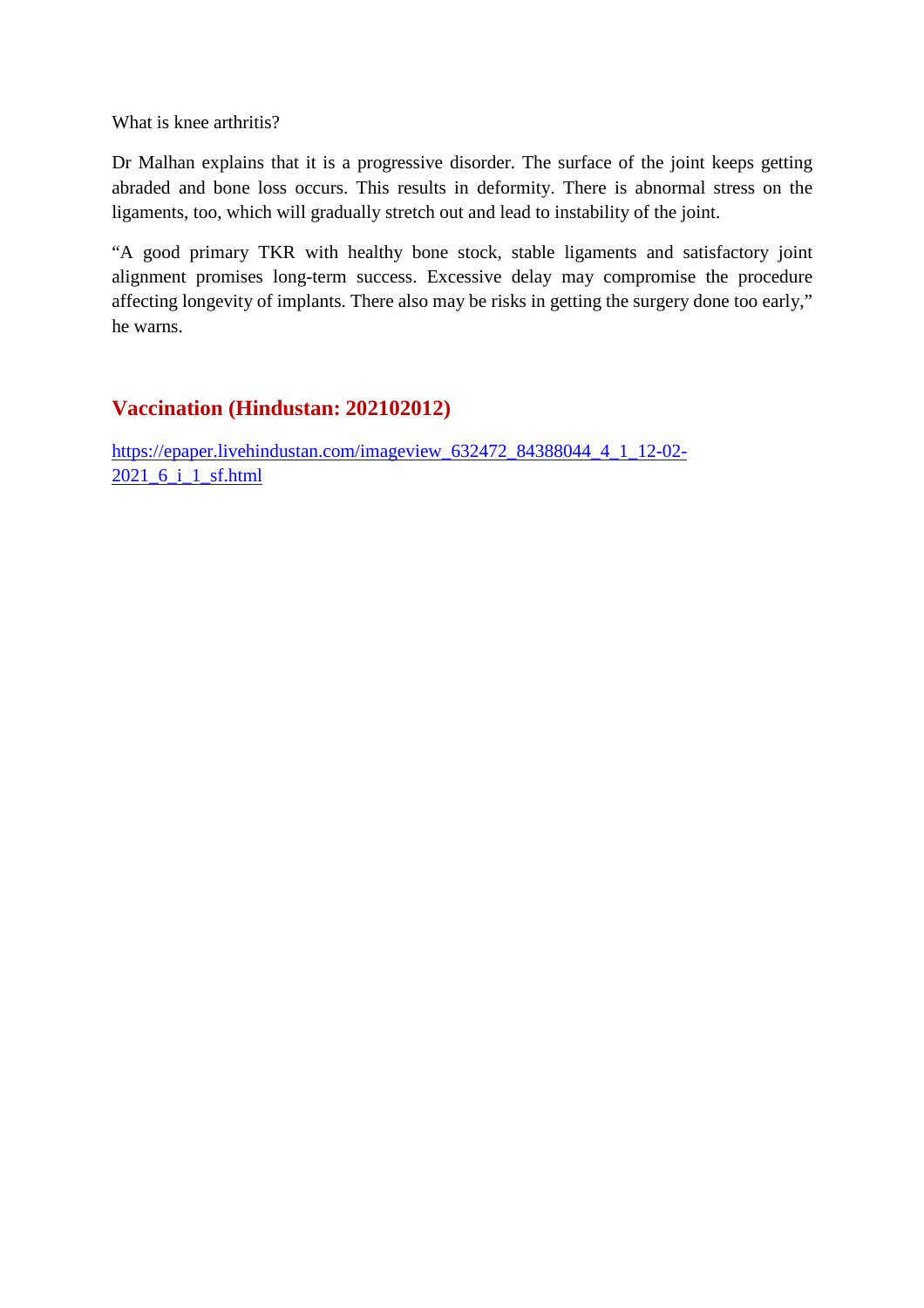# १५ हजार से ज्यादा कर्मियों को लगा कोरोना का टीका

# कोविड के 142 नए मामले, दो की मौत

दिल्ली में गुरुवार शाम तक दिल्ली में केवल 1051 ही कोरोना सक्रिय मरीज रह गए हैं। दिल्ली के स्वास्थ्य विभाग के अनुसार गुरुवार को दिल्ली में 142 नए मामले सामने आए। वहीं. 135 मरीजों को छुट्टी दी गई, जबकि 2 मरीजों ने कोरोना से दम तोड़ दिया।

हुआ। 184 केंद्रों पर कोविशील्ड और 69 पर कोवाक्सिन की खुराक दी गई। इस दौरान 25,300 लोगों में से 15807 ने टीका लगवाया। लक्ष्य के हिसाब से 63 फीसदी कर्मचारियों ने खुराक ली।



नई दिल्ली | वरिष्ट संवाददाता

राजधानी में गुरुवार को टीकाकरण अभियान का 19वां दिन था। इस दौरान रिकॉर्ड 15807 कर्मचारियों को टीका लगाया गया। इनमें से 12 को टीका लगने के बाद हल्के बुखार और दर्द की शिकायत हुई।

स्वास्थ्य विभाग के मुताबिक, गुरुवार को 253 केंद्रों पर टीकाकरण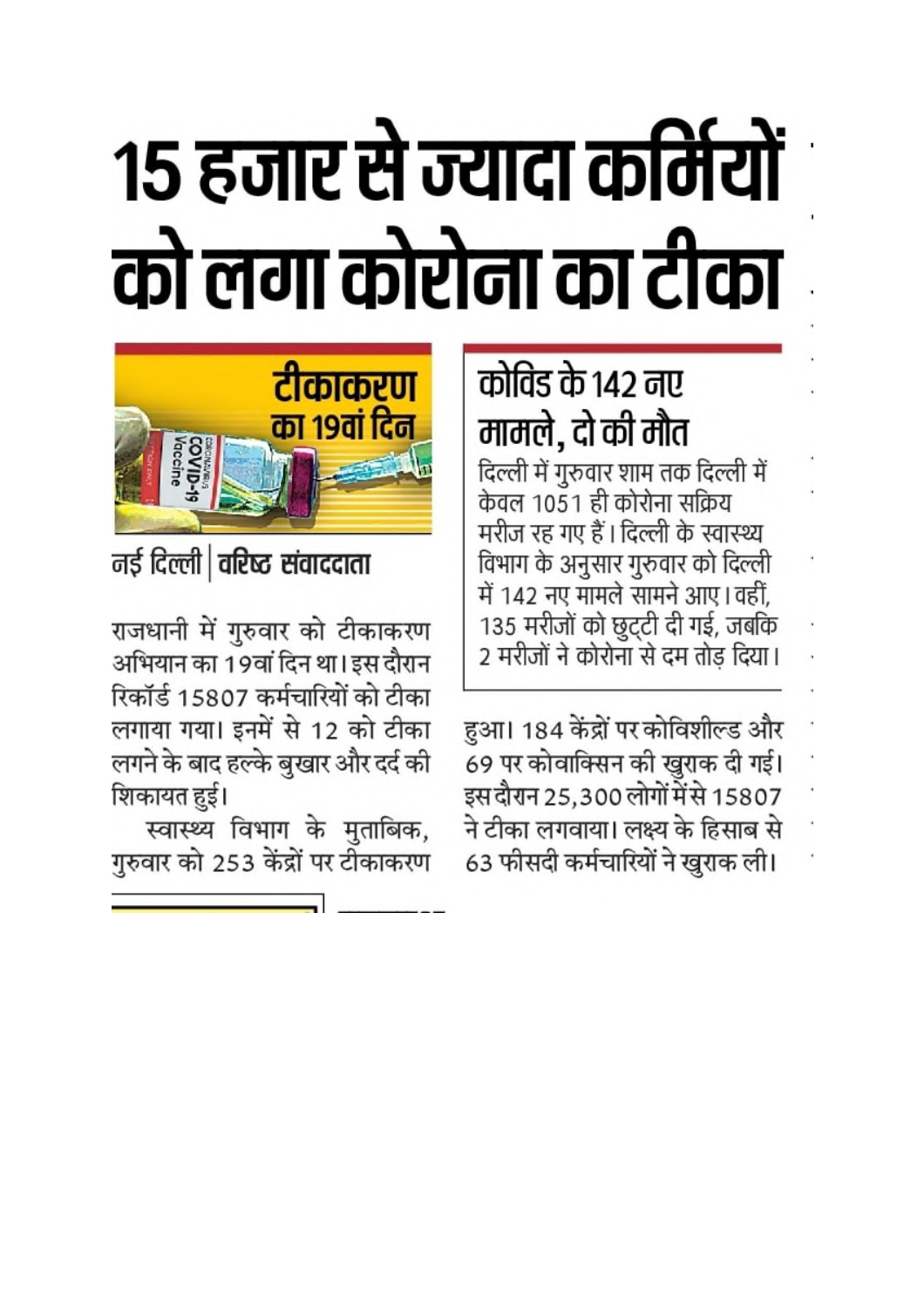## **Addison's disease**

# **Study suggests gene variants increase risk of Addison's disease (New Kerala: 202102012)**

#### https://www.newkerala.com/news/2021/25918.htm

According to the largest genetic study to date on patients with Addison's disease --variants of nine genes increase the risk of developing Addison's disease, a rare disease in which the immune system attacks the adrenal glands.

The findings help increase knowledge about what causes the disease. The study was conducted by researchers at Karolinska Institutet, Sweden, and Bergen University, Norway, and is published in the journal Nature Communications.

"By studying the single largest collection of samples from patients with Addison's disease, we've been able to carry out the first genetic study of the disease that spans the entire human genome," said Daniel Eriksson, doctor and researcher in the experimental endocrinology group at the Department of Medicine, Solna, Karolinska Institutet, who has led the study with doctoral student Maribel Aranda and docent Sophie Bensing at the Swedish Addison Registry.

"It shows that variants of nine genes, many of which are central to our immune system, induce a higher risk of developing the disease," added Eriksson.

In Sweden, roughly one in 100,000 people develop Addison's disease every year. The disease is autoimmune, meaning the immune system attacks organs and tissues, in this case, the cortex of the adrenal glands, which secretes essential hormones such as cortisol and aldosterone. Given that disrupted production of these hormones can be fatal, a swift diagnosis is life-saving.

Why some people develop Addison's disease is unknown, and since the disease is rare, it has been difficult to conduct large-scale genetic studies.

For the current study, the researchers recruited a large number of patients from the Swedish and Norwegian Addison registries. DNA was isolated from more than 1,200 people with autoimmune Addison's disease and more than 4,000 healthy geographically matched individuals as the control group. They then analysed almost 7 million gene variants and found several that were significantly more common in people with Addison's disease.

Several of these variants have previously been associated with autoimmune diseases, but in one gene, the so-called AIRE gene, these variants could be specifically linked to Addison's disease. The AIRE gene is essential to the ability of T cells, an important type of blood cell in the immune system, to learn to tolerate endogenous proteins.

Compared with healthy controls, the AIRE gene, in people with Addison's disease, more often produces an AIRE protein with an additional cysteine, an amino acid that can affect the protein's function, structure, and ability to bind zinc ions.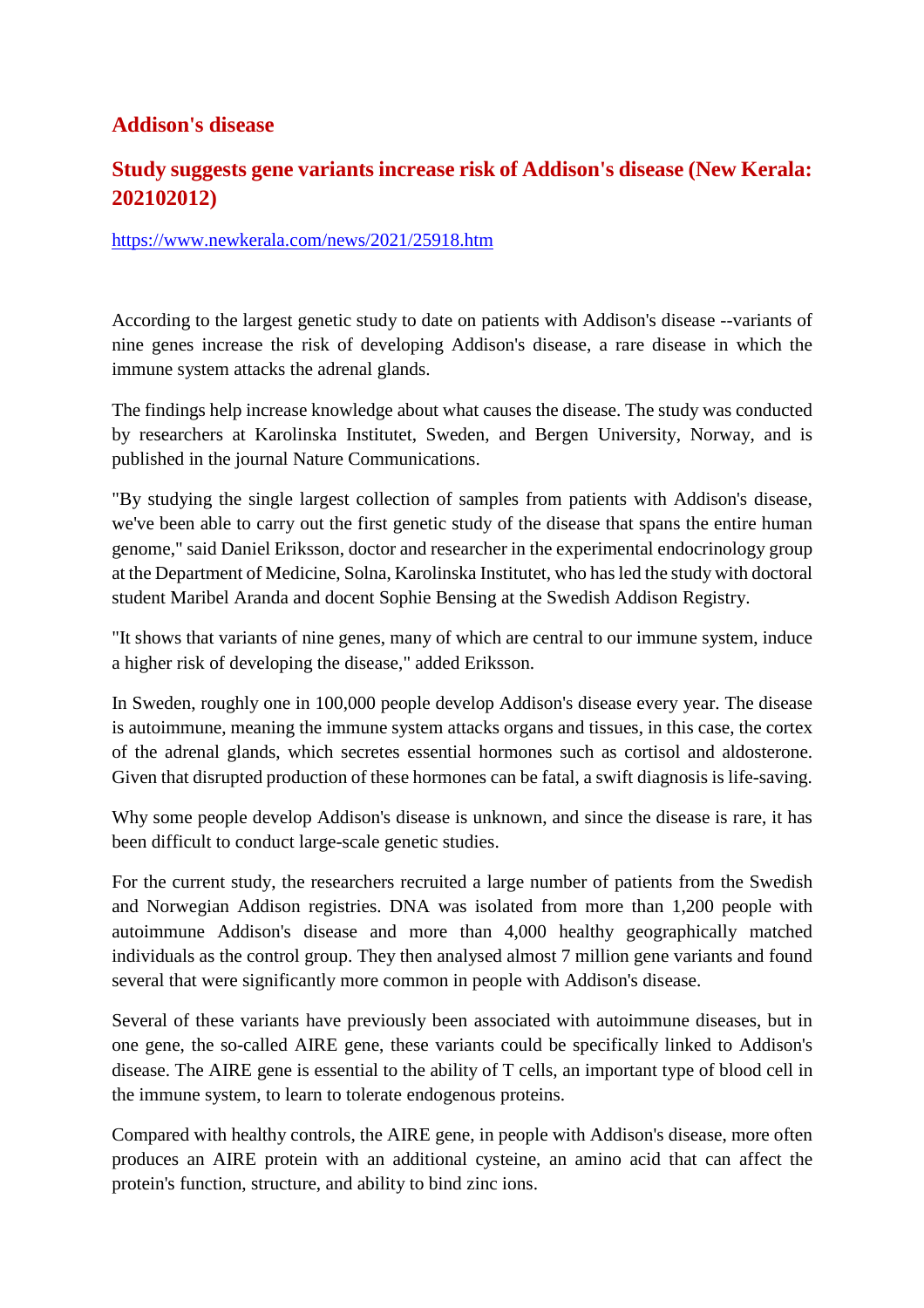"Many autoimmune diseases have several features in common when it comes to genetic predispositions that govern the function of the immune system, but in this study we also identified distinctive genetic associations that are unique to Addison's disease," Eriksson said.

"This is a step forward in our understanding of its pathogenesis," concluded Eriksson. (ANI/5 hours ago/14O139O63O245)

## **Adolescent mental health**

# **Study reveals early behavioural problems predict adolescent mental health difficulties (New Kerala: 202102012)**

https://www.newkerala.com/news/2021/25757.htm

A substantial proportion of adolescent mental health and behavioural difficulties can be predicted years before they arise, a new study indicates.

The research, by academics at the University of Cambridge and Royal Holloway, University of London, shows that children who experience certain behavioural challenges, like hyperactivity and anxiety, are more likely to go on to develop poor mental health in adolescence, such as emotional difficulties.

It also finds that children with behavioural difficulties are more likely to experience problems as adolescents if they come from less affluent, or disadvantaged backgrounds.

Levels of adolescent behavioural and mental health difficulties are rising. As healthcare systems worldwide struggle to cope with increasing demand, there is an urgent need to predict which adolescents are most likely to need additional support as early as possible.

The researchers used historical data from more than 6,700 people, collected both when they were 10 and 16 years old. For the first time, this allowed them to plot previously-undocumented connections between a wide range of childhood problems, such as hyperactivity and anxiety, and related but different behavioural difficulties that arise in adolescence.

They combined this information with details about the participants' social and economic backgrounds. Children from wealthier or better-resourced settings were more likely to overcome behavioural problems by the age of 16. Conversely, those from poorer backgrounds were more likely to transition into different difficulties during their teens.

Dr Duncan Astle, from the MRC Cognition and Brain Sciences Unit, University of Cambridge, said "At present, adolescent behaviour and mental health difficulties are only treated once they become problematic, which is one of the main reasons why mental health services are overwhelmed. Our work shows how we might begin to develop a way to predict the difficulties of some - perhaps many - young people and intervene sooner."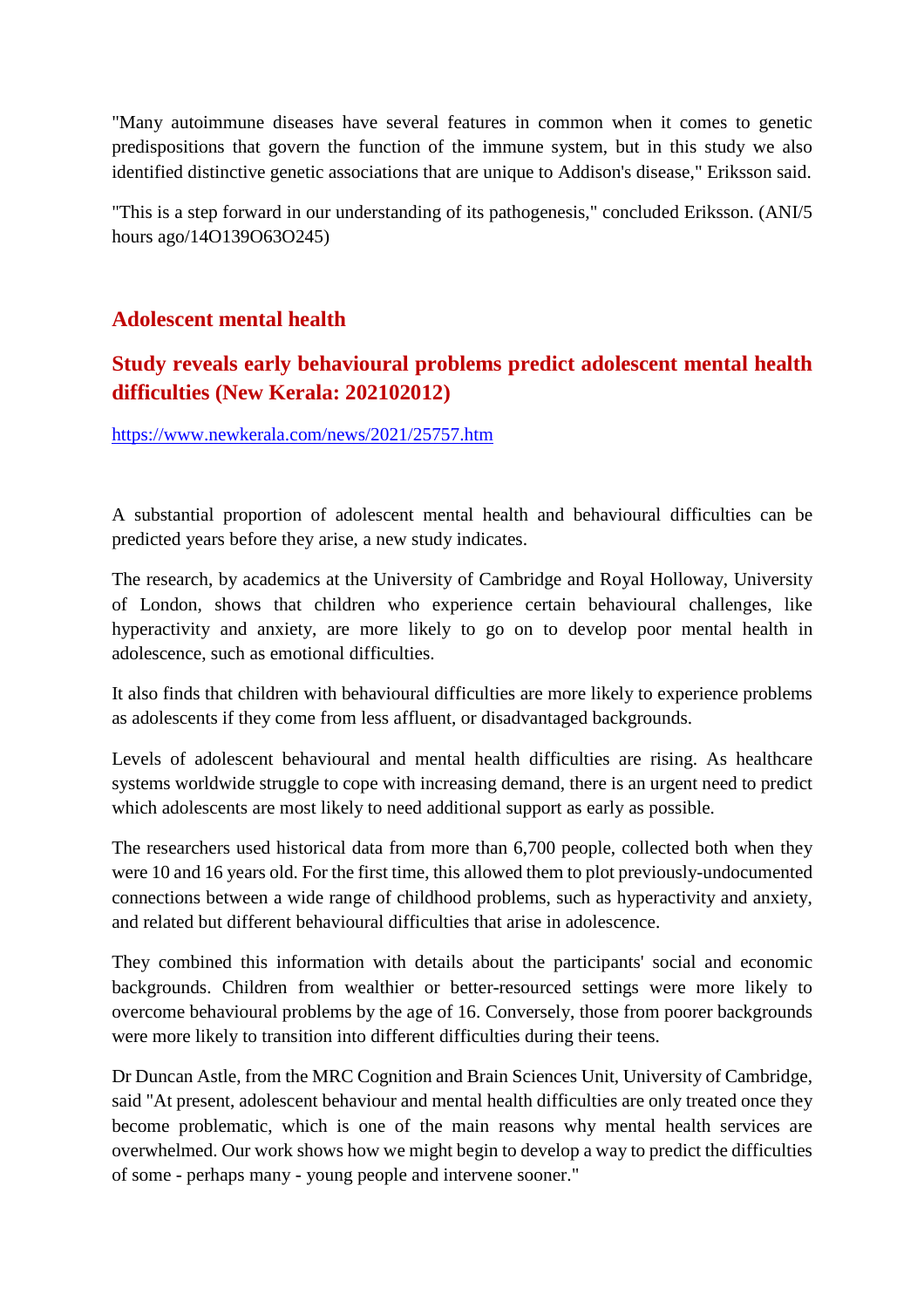Professor Anna Vignoles, who co-authored the research while based at the Faculty of Education, University of Cambridge, said "This type of information is essential if we want a more proactive, preventative model of handling behavioural and mental health problems in young people. The more significant predictors we have, the better we can target support."

The historical data came from the British Cohort Study - an ongoing project which is following the lives of the same group of people born during one week in April 1970. It contains details about behavioural difficulties the participants displayed both at 10 and 16 years old, as well as information about their socio-economic circumstances, such as family income, and their parents' level of education. Few other sources offer such rich data on that scale, which is essential to making a robust assessment of how behavioural problems may change during a person's lifetime.

The researchers described each participant in the study at both 10 and 16 using six broad categories of potential behavioural problems conduct problems, hyperactivity and impulsivity, inattention, emotional control problems, anxiety, and motor problems.

Next, they used a technique called hybrid hierarchical clustering which gathered together groups of similar profiles in a manner designed to offer the most meaningful interpretation of the data possible. In many cases, children fell into the 'no problems' group; some displayed one specific problem; while others presented combined patterns of difficulties (for example, one group of children exhibited a similar pattern of motor, hyperactivity and emotional problems combined).

The profile groups which emerged were very different across the two developmental stages. Hyperactivity, motor control and conduct issues were prominent in childhood; while adolescents were more likely to display problems related to emotional control, anxiety and inattention.

Dr Joe Bathelt, Lecturer at Royal Holloway, University of London, said "We often assume that behavioural problems stay the same across development; however, our results show that the presentation can change substantially between childhood and adolescence."

The researchers then looked for cases where a larger-than-expected number of children had transitioned from one specific sub-group at age 10 to another aged 16.

Of those who experienced behavioural problems as children, 55% exhibited no difficulties in adolescence. There were, however, several cases of a clear relationship between specific clusters of childhood and adolescent problems. The main patterns that emerged were

An unexpectedly high percentage of children with anxiety problems (22%) developed emotional problems during adolescence.

Around a quarter (24%) of children with conduct problems displayed 'a constellation of problems' with anxiety, emotion and inattention in adolescence.Around 17% of children with combined emotion, motor and hyperactivity problems developed inattention problems in adolescence.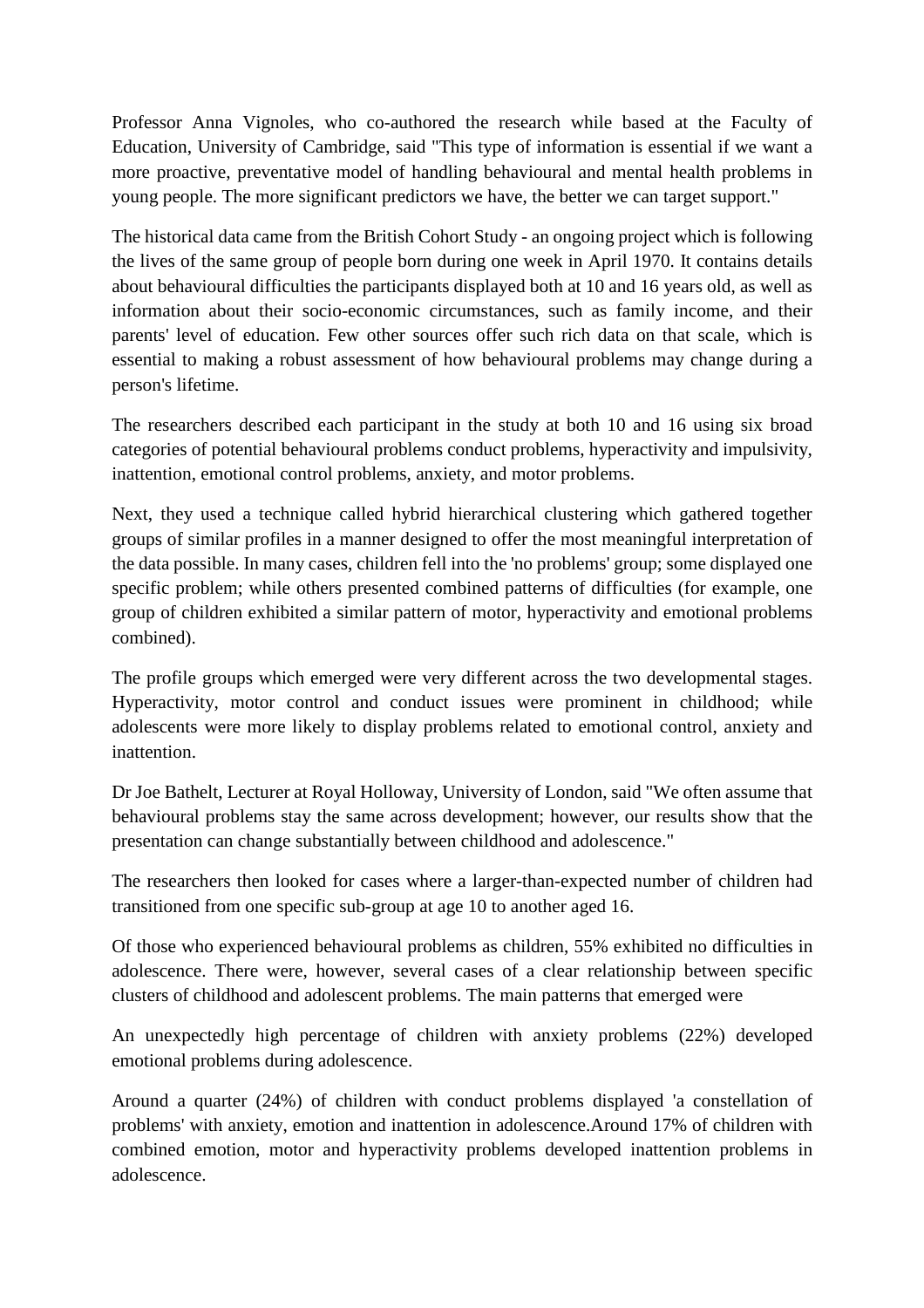When this data was combined with the participants' demographic context the researchers also found that the 55% of children with behavioural problems who had no problems by their midteens typically came from wealthier families, with more educated parents who tended to have higher-prestige jobs. They also tended to have higher cognitive ability, pointing to better educational attainment.

In addition, the data showed clearly that children who developed emotional control problems during adolescence were significantly more likely to come from poorer backgrounds, typically had more siblings, and had parents with lower-prestige jobs. (ANI/17 hours ago/14O139O63O245)

#### **Smoking**

# **England, Scotland may have observed more deaths due to obesity, excess body fat than smoking (New Kerala: 202102012)**

https://www.newkerala.com/news/2021/25733.htm

Obesity and excess body fat may have contributed to more deaths in England and Scotland than smoking since 2014, according to research.

The new research was published in the open access journal BMC Public Health.

Between 2003 and 2017 the percentage of deaths attributable to smoking is calculated to have decreased from 23.1% to 19.4% while deaths attributable to obesity and excess body fat are calculated to have increased from 17.9% to 23.1%. The authors estimate that deaths attributable to obesity and excess body fat overtook those attributable to smoking in 2014.

Jill Pell, at the University of Glasgow, United Kingdom, the corresponding author said "For several decades smoking has been a major target of public health interventions as it is a leading cause of avoidable deaths. As a result, the prevalence of smoking has fallen in the United Kingdom. At the same time the prevalence of obesity has increased. Our research indicates that, since 2014, obesity and excess body fat may have contributed to more deaths in England and Scotland than smoking."

To examine changes in the prevalence of smoking, obesity and excess body fat in adults, the authors analysed data collected between 2003 and 2017 as part of the Health Surveys for England, and Scottish Health Surveys, on 192,239 adults across England and Scotland, who were 50 years old on average.

Participants reported whether they had ever regularly smoked and their height and weight were measured by trained interviewers or nurses. The researchers combined their data with estimates of the risk of dying from smoking (17 studies) or obesity and excess body fat (198 studies), to